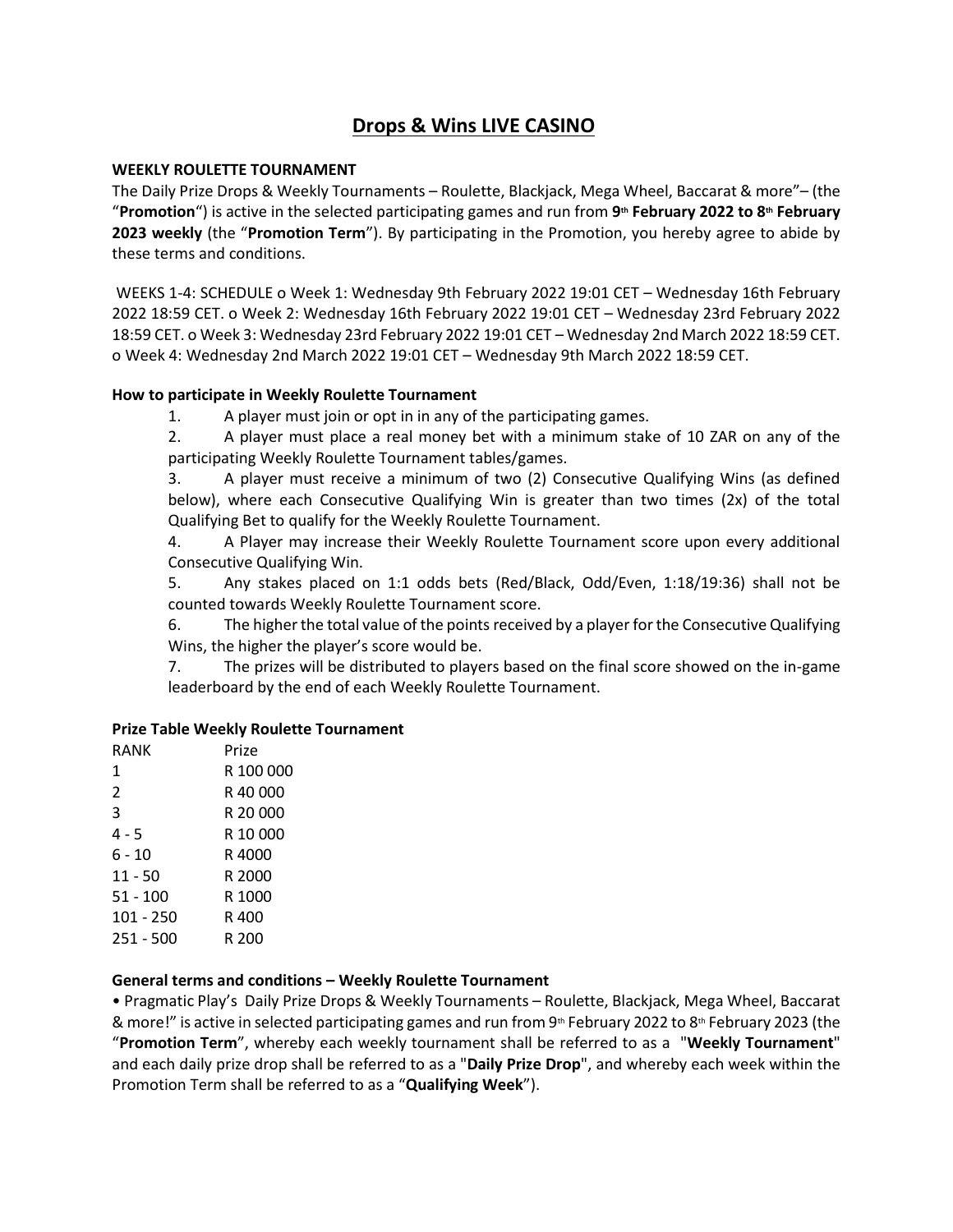• Each Qualifying Week within the Promotion Term includes three (3) separate Weekly Tournaments and seven (7) separate Daily Prize Drops, where:

• Each separate Weekly Tournament is dedicated to a specific category of Roulette, Blackjack and Baccarat ("**Live Casino Games**"): (i) Weekly Roulette Tournament; (ii) Weekly Blackjack Tournament; (iii) Weekly Baccarat Tournament.

**•** Each separate Daily Prize Drop is available for all Live Casino Games. Exclusions may apply.

• In order to participate in any of the three (3) Weekly Tournaments and/or Daily Prize Drops of this Promotion, a player must open any of the participating tables/games and join/opt in for each Weekly Tournament and/or Daily Prize Drops separately.

• Only real money bets with a minimum stake of 10 ZAR (or the equivalent amount in available currencies) in the participating tables/games will be considered as a qualifying bet in the Weekly Roulette Tournament ("**Qualifying Bets**").

• If the required minimum bet amount is unavailable, the next greater available bet in the participating table/game will be considered as the Qualifying bet.

• One (1) Qualifying Bet shall render a player eligible for only one (1) applicable Weekly Tournament at a time.

• A qualifying win is an in-game win, whereby such player is awarded the win and stake of the winning bet, that is greater than two times (2x) of the total Qualifying Bet placed on any of the participating tables/games for the respective Weekly Roulette Tournament ("**Qualifying Win**").

• One (1) Qualifying Win that succeeds another Qualifying Win in back-to-back games on the same table or any other table of the participating games in the same Weekly Tournament will result in two (2) consecutive Qualifying Wins (each a "**Consecutive Qualifying Win**").

• The maximum time between the first Qualifying Win and the second back-to-back Qualifying Win is limited by the Weekly Roulette Tournament schedule.

•The last Consecutive Qualifying Win that will be accounted for in a running Weekly Tournament is the Consecutive Qualifying Win received by a player at the end of the Weekly Tournament.

• Upon lapse of the Weekly Tournament period, the Consecutive Qualifying Win streak will be set to zero (0) and start to be accounted for the next Weekly Tournament.

• A player's Consecutive Qualifying Win streak will be disrupted if the player loses on a Qualifying Bet(s) or if a player's win is less than two times (2x) of the total Qualifying Bet, in which instances, the said streak shall be set to zero (0).

• A minimum of two (2) Consecutive Qualifying Wins received after placing two (2) Qualifying Bets during a Weekly Tournament will allow a player to rank on the leaderboard of that respective Weekly Tournament.

• The leaderboard score for each separate Weekly Tournament is based on the total accumulated points that may be granted to a player for every Consecutive Qualifying Win on the participating table/games.

•The Weekly Tournament's points system is based on total accumulated points with different points distribution for each new Consecutive Qualifying Win.

| <b>Consecutive Wins</b> | Points Assigned |
|-------------------------|-----------------|
| 2                       | 1               |
| 3                       | 2               |
| 4                       | 5               |
| 5                       | 15              |
| 6                       | 50              |
| 7                       | 200             |
| 8                       | 750             |
| q                       | 2,500           |
|                         |                 |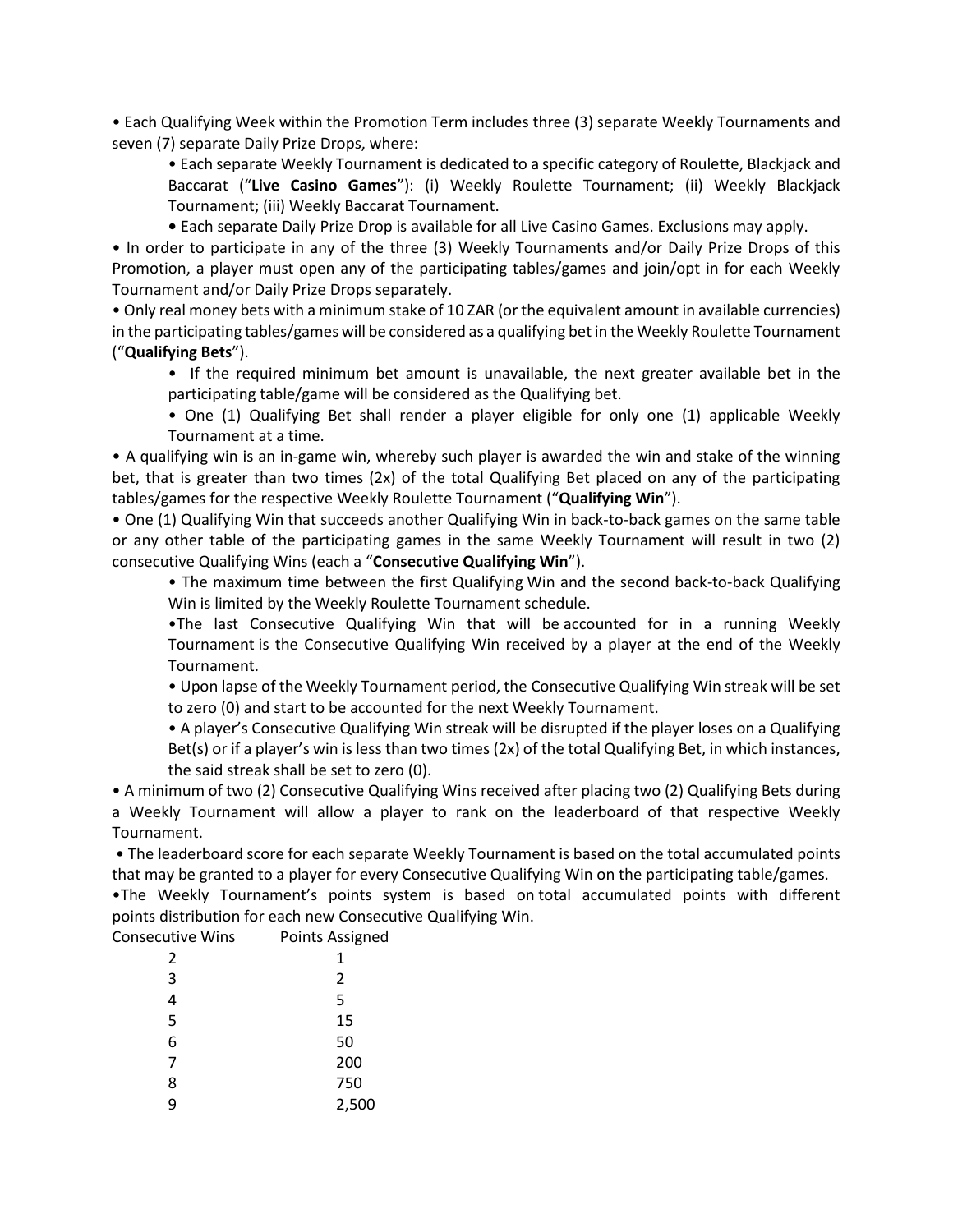| 10    | 8,000   |
|-------|---------|
| 11    | 25,000  |
| 12    | 50,000  |
| 13    | 100,000 |
| 14    | 200,000 |
| $15+$ | 500,000 |

• Example of score calculation: *If a player receives two (2) Consecutive Qualifying Wins, the player is awarded one (1) point. If the player receives another Consecutive Qualifying Win, right after the previous Consecutive Qualifying Wins, the player is awarded a further two (2) points. Therefore, the total number of points received by the player is three (3) points.*

• The below is a list of in-game events with respect to the Qualifying Win for Weekly Roulette Tournament:

• Any stakes placed on 1:1 odds bets (Red/Black, Odd/Even, 1:18/19:36) shall not be counted towards Weekly Roulette Tournament score.

• If player places multiple bets (excluding 1:1 odds bets) on a participating table/game within the same game round, the total Qualifying Win must be greater than two times (2x) of the total Qualifying Bet and satisfy the Consecutive Qualifying Win criteria, to be counted towards for the Weekly Roulette Tournament.

• If a player has a Consecutive Qualifying Win streak and places any bet(s) on only the 1:1 excluded odds bets, the game round will not be counted towards the Weekly Roulette Tournament score and the Consecutive Qualifying Win streak shall be paused and remain at the same number and shall resume as soon as the player starts placing Qualifying Bets once again.

*•* In the event that an incorrect game round result, as determined in Pragmatic Play's sole discretion, is registered in the respective game, the Consecutive Qualifying Win streak and the points on the respective Weekly Tournament leaderboard shall not be adjusted.

• Only the first one thousand, two hundred (1,200) Qualifying Bets per Live Casino Game type and per day within the Weekly Tournament schedule (the "**Qualifying Bets Limit**") will be counted towards each Weekly Tournament score. All Qualifying Bets placed after reaching the Qualifying Bets Limit will not be counted towards the Weekly Tournaments score.

• The leaderboard is built in the participating tables/games and updates within a minute from the last Consecutive Qualifying Win received by a player. A player will see his/her progress listed as "you" and will see other players' score together with their chosen in-game nickname.

• In the event that two (2) or more players finish each separate Weekly Tournament on the same leaderboard position, the player who has achieved the score first, will receive the higher prize. 

• There is no additional cost to participate in the Promotion.

• Total expected monthly prize pool for all Weekly Tournaments and Daily Prize Drops in the Promotion is R 10 000 000 in cash.

• Total expected prize pool for the Promotion Term is R 130 000 000 in cash.

• For the avoidance of doubt, any undistributed portion of the prize pool at the end of any specific Weekly Tournament and/or Daily Prize Drop shall be carried forward into subsequent Weekly Tournaments and/or Daily Prize Drops or into the next Network Promotion.

• Prizes will be paid out as per the 'Prizes' tab in the participating tables/games. 

• All amounts are displayed in-game in the Player's Currency ("**Player's Currency**" is the currency of the territory in which the player is located). 

• Prizes in each separate Weekly Tournament may be won by players in the form of fixed cash amount and as set out in the respective Prize Table.

• The Weekly Tournaments' rules and Daily Prize Drops' rules are built-in the participating tables/games.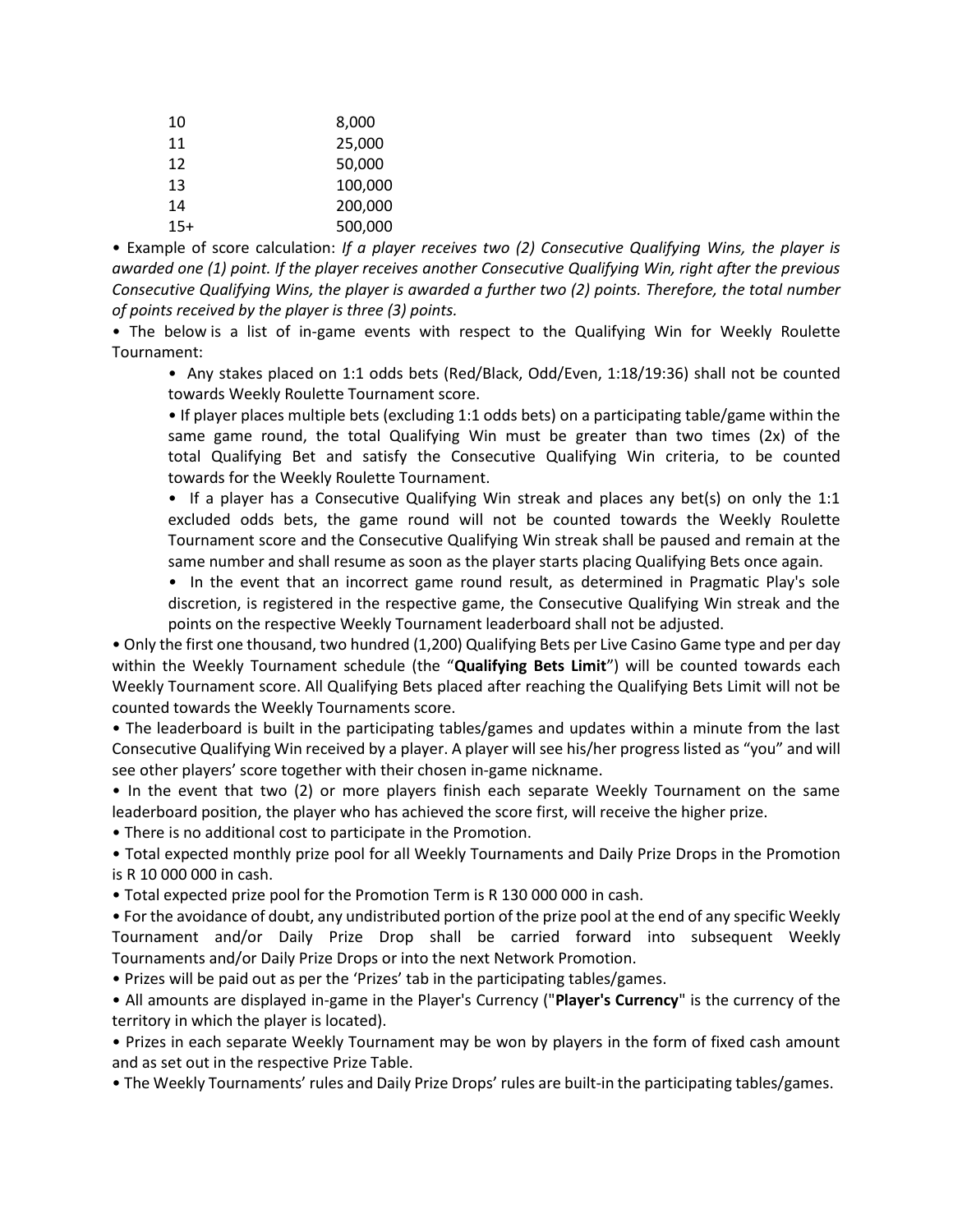• Any capitalized terms not defined herein shall have the same meaning as the terms generally used in the gaming and gambling industry.

• General Terms and Conditions apply. Pragmatic Play reserves the right to (i) within its reasonable discretion, update the rules of the  Daily Prize Drops & Weekly Tournaments – Roulette, Blackjack, Mega Wheel, Baccarat & more!" at any point without prior notice; (ii) suspend or cancel any Weekly Tournament or Daily Prize Drop at any time by notifying such suspension or cancellation as soon as possible; (iii) withhold prizes in its reasonable discretion where Pragmatic Play has reason to believe that awarding a prize would violate these terms and conditions or applicable law; and/or (iv) to change or restrict player's access if required by legal, regulatory and/or fraudulence or similar reasons.

• The above shall be read in conjunction with the in-game terms and conditions.

#### **WEEKLY BLACKJACK TOURNAMENT**

The Daily Prize Drops & Weekly Tournaments – Roulette, Blackjack, Mega Wheel, Baccarat & more"– (the "**Promotion**") is active in the selected participating games and run from 9<sup>th</sup> February 2022 to 8<sup>th</sup> February 2023 weekly (the "**Promotion Term**"). By participating in the Promotion, you hereby agree to abide by these terms and conditions.

#### **How to participate in Weekly Blackjack Tournament**

1. A player must join or opt in in any of the participating games.

2. A player must place a real money bet with a minimum stake of 200 ZAR on any of the participating Weekly Blackjack Tournament tables/games.

3. A player must receive a minimum of two (2) Consecutive Qualifying Wins (as defined below), where each Consecutive Qualifying Win is greater than one time (1x) of the total Qualifying Bet to qualify for Weekly Blackjack Tournament.

4. A Player may increase their Weekly Blackjack Tournament score upon every additional Consecutive Qualifying Win.

5. Only Main Bets and/or Bets Behind (as defined below) will be counted towards the Weekly Blackjack Tournament provided that all relevant terms and conditions are satisfied.

6. Any bets placed on Side Bets (as defined below) will not be counted towards Weekly Blackjack Tournament score.

7. The higher the total value of the points received by the player for the Consecutive Qualifying Wins, the higher the player's score would be. 

8. The prizes will be distributed to players based on the final score showed on the in-game leaderboard by the end of each Weekly Blackjack Tournament. 

#### **Prize Table Weekly Blackjack Tournament**

| RANK        | Prize     |
|-------------|-----------|
| 1           | R 100 000 |
| 2           | R 40.000  |
| 3           | R 20 000  |
| 4 - 10      | R 10 000  |
| $11 - 50$   | R 2000    |
| $51 - 100$  | R 1000    |
| $101 - 200$ | R 400     |

**General terms and conditions – Weekly Blackjack Tournament:**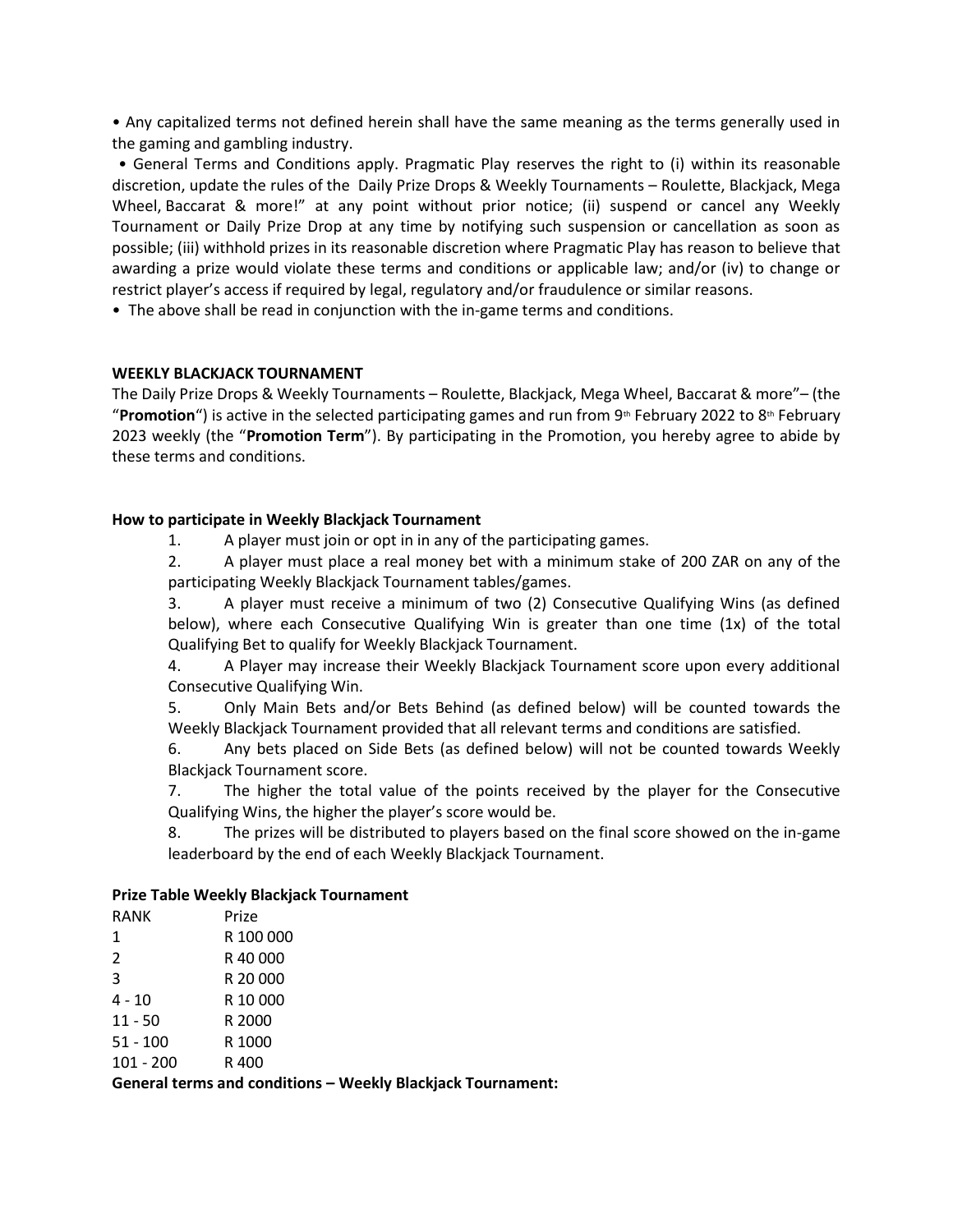• Pragmatic Play's  Daily Prize Drops & Weekly Tournaments – Roulette, Blackjack, Mega Wheel, Baccarat & more!" is active in selected participating games and run from  $9<sup>th</sup>$  February 2022 to  $8<sup>th</sup>$  February 2023 (the "**Promotion Term**", whereby each weekly tournamentshall be referred to as a "**Weekly Tournament**" and each daily prize drop shall be referred to as a "**Daily Prize Drop**"; and whereby each week within the Promotion Term shall be a referred to as a "**Qualifying Week**").

• Each Qualifying Week within the Promotion Term includes three (3) separate Weekly Tournaments and seven (7) separate Daily Prize Drops, where:

• Each separate Weekly Tournament is dedicated to a specific live casino game category – Roulette, Blackjack or Baccarat: (i) Weekly Roulette Tournament; (ii) Weekly Blackjack Tournament; (iii) Weekly Baccarat Tournament.

• Each separate Daily Prize Drops is available for all Live Casino Games. Exclusions may apply.

• In order to participate in any of the three (3) Weekly Tournaments and/or Daily Prize Drops of this Promotion, a player must open any of the participating tables/games and join/opt in for each Weekly Tournament and/or Daily Prize Drops separately.

• Only real money bets with a minimum stake of 200 ZAR (or the equivalent amount in available currencies) in the participating tables/games will be considered as a qualifying bet in the Weekly Roulette Tournament ("**Qualifying Bets**").

• If the required minimum bet amount is unavailable, the next greater available bet in the participating table/game will be considered as the Qualifying bet.

• One (1) Qualifying Bet shall render a player eligible for only one (1) applicable Weekly Tournament at a time.

• A qualifying win is an in-game win, whereby such player is awarded the win and stake of the winning bet, that is greater than 1 time (1x) of the total Qualifying Bet placed on any of the participating tables/games for the respective Weekly Blackjack Tournament ("**Qualifying Win**").

• One (1) Qualifying Win that succeeds another Qualifying Win in back-to-back games on the same table or any other table of the participating games in the same Weekly Tournament will result in two (2) consecutive Qualifying Wins (each a "**Consecutive Qualifying Win**").

• The maximum time between the first Qualifying Win and the second back-to-back Qualifying Win is limited by the Weekly Tournament schedule.

•The last Consecutive Qualifying Win that will be accounted for in a running Weekly Tournament is the Consecutive Qualifying Win received by a player at the end of the Weekly Tournament.  

• Upon lapse of the Weekly Tournament period, the Consecutive Qualifying Win streak will be set to zero (0) and start to be accounted for the next Weekly Tournament.

• A player's Consecutive Qualifying Win streak will be disrupted if the player loses on a Qualifying Bet(s) or if a player's win is less than one time (1x) of the total Qualifying Bet, in which instances, the said streak shall be set to zero (0).

• A minimum of two (2) Consecutive Qualifying Wins received after placing two (2) Qualifying Bets during a Weekly Tournament may allow a player to rank on the leaderboard of that respective Weekly Tournament.

• The leaderboard score for each separate Weekly Tournament is based on the total accumulated points that may be granted to a player for every Consecutive Qualifying Win on the participating table/games.

•The Weekly Tournament's points system is based on total accumulated points with different points distribution for each new Consecutive Qualifying Win.

Consecutive Wins Points Assigned

| $\overline{2}$ | $\mathbf{1}$   |
|----------------|----------------|
| $\overline{3}$ | $\overline{2}$ |
| $\overline{4}$ | 5              |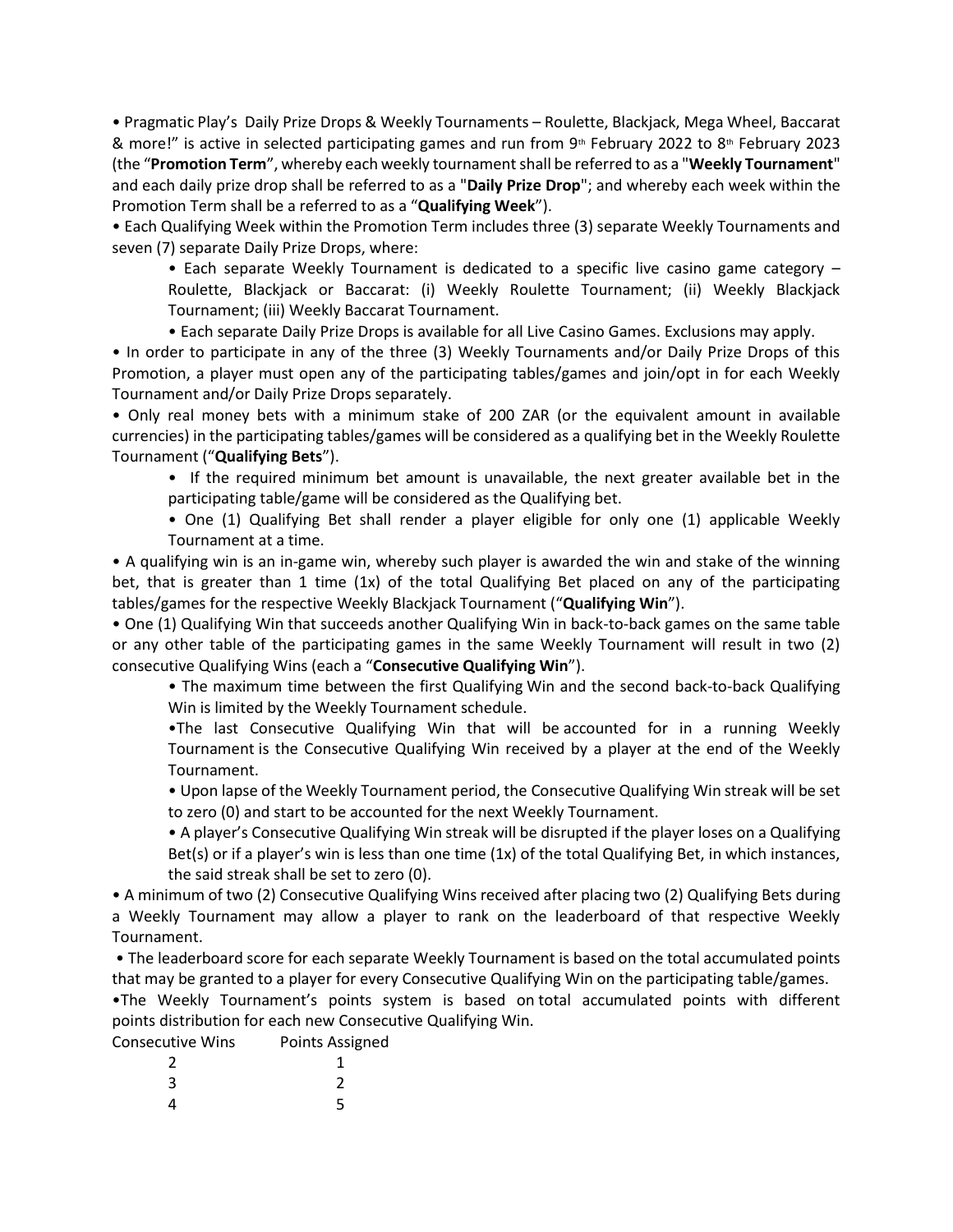| 5   | 15      |
|-----|---------|
| 6   | 50      |
| 7   | 200     |
| 8   | 750     |
| 9   | 2,500   |
| 10  | 8,000   |
| 11  | 25,000  |
| 12  | 50,000  |
| 13  | 100,000 |
| 14  | 200,000 |
| 15+ | 500,000 |

• Example of score calculation: *If a player receives two (2) Consecutive Qualifying Wins, the player is awarded one (1) point. If the player receives another Consecutive Qualifying Win, right after the previous Consecutive Qualifying Wins, the player is awarded a further two (2) points. Therefore, the total number of points received by the player is three (3) points.*

•  The below is a list of in-game events with respect to the Qualifying Win for Weekly Blackjack Tournament:

• Only Main Bets and Bets Behind (as defined below), which satisfy the Qualifying Bet criteria and Consecutive Qualifying Win criteria, will be counted towards the Weekly Blackjack Tournament.

• A main bet in Weekly Blackjack Tournament shall be defined as regular straight up bet ("**Main Bets**").

• Bets behind in Weekly Blackjack Tournament shall be defined as Best Hand, Insurance and Blackjack ("**Bets Behind**").

• If a player places any Main Bet(s) and/or Bets Behind, which satisfy the Qualifying Bet criteria and Consecutive Qualifying Win criteria, together with Side Bet(s) within one (1) game round, only such Main Bet(s) and/or Bets Behind will be counted towards the Weekly Blackjack Tournament.

• Side bets in Weekly Blackjack Tournament shall be defined as Perfect Pairs (Perfect Pair, Coloured Pair, Mixed Pair) and 21+3 (Suited Trips, Straight Flush, Three of a Kind, Straight, Flush) ("**Side Bets**").

• In the event of a player taking multiple seats at a Blackjack table within one (1) game round, the total Qualifying Win across all seats together must be greater than one time (1x) of the total Qualifying Bet and satisfy the Consecutive Qualifying Win criteria to be counted towards the Weekly Blackjack Tournament.

• If a player places multiple Main Bets and/or multiple Bets Behind on a participating table within the same game round, the total Qualifying Win must be greater than one time (1x) of the total Qualifying Bet and satisfy the Consecutive Qualifying Win criteria to be counted towards the Weekly Blackjack Tournament.

• If a player places a bet and splits the hand, the total Qualifying Win across the split hand must be greater than one time (1x) of the total Qualifying Bet and satisfy the Consecutive Qualifying Win criteria to be counted towards the Weekly Blackjack Tournament.

• If a player received win (win + stake of the winning bet) within one (1) game round that is exactly equal to one time (1x) of the total Qualifying bet, the game round will not be considered for the Weekly Blackjack Tournament.

• If a player has a Consecutive Qualifying Win streak and received a win (win + stake of the winning bet) equal to one time  $(1x)$  of the total Qualifying bet, the Consecutive Qualifying Wins streak shall be paused and remain at the same number and shall resume as soon as player starts placing Qualifying Bets again.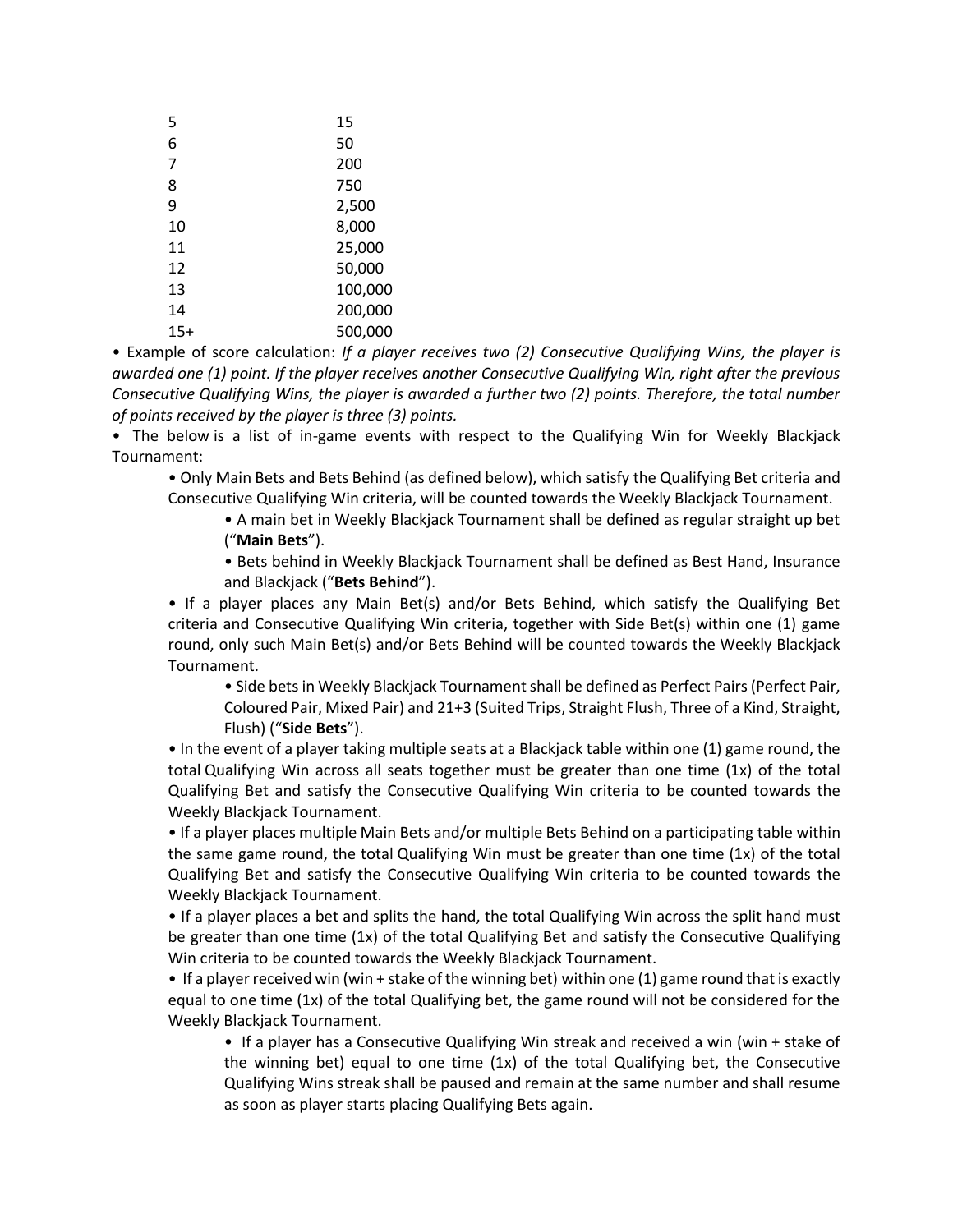*•* In the event that an incorrect game round result, as determined in Pragmatic Play's sole discretion, is registered in the respective game, the Consecutive Qualifying Win streak and the points on the respective Weekly Tournament leaderboard shall not be adjusted.

• Only the first one thousand, two hundred (1,200) Qualifying Bets per Live Casino Game type and per day within the Weekly Tournament schedule (the "**Qualifying Bets Limit**") will be counted towards each Weekly Tournament score. All Qualifying Bets placed after reaching the Qualifying Bets Limit will not be counted towards the Weekly Tournaments score.

• The leaderboard is built in the participating tables/games and updates within a minute from the last Consecutive Qualifying Win received by a player. A player will see his/her progress listed as "you" and will see other players' score together with their chosen in-game nickname.

• In the event that two (2) or more players finish each separate Weekly Tournament on the same leaderboard position, the player who has achieved the score first, will receive the higher prize. 

• There is no additional cost to participate in the Promotion.

• Total expected monthly prize pool for all Weekly Tournaments and Daily Prize Drops in the Promotion is R 10 000 000 in cash.

• Total expected prize pool for all Promotion Term is R 130 000 000 in cash.

• For the avoidance of doubt, any undistributed portion of the prize pool at the end of any specific Weekly Tournament or Daily Prize Drop shall be carried forward into subsequent Weekly Tournaments or Daily Prize Drops or into the next Network Promotion.

• Prizes will be paid out as per the 'Prizes' tab in the participating tables/games. 

• All amounts are displayed in-game in the Player's Currency ("**Player's Currency**" is the currency of the territory in which the player is located). 

• Prizes in each separate Weekly Tournament may be won by players in the form of fixed cash amount and as set out in the respective Prize Table.

• The Weekly Tournaments' and Daily Prize Drops' rules are built-in the participating tables/games. 

• Any capitalized terms not defined herein shall have the same meaning as the terms generally used in the gaming and gambling industry.

• General Terms and Conditions apply. Pragmatic Play reserves the right to (i) within its reasonable discretion, update the rules of the  Daily Prize Drops & Weekly Tournaments – Roulette, Blackjack, Mega Wheel, Baccarat & more!" at any point without prior notice; (ii) suspend or cancel any Weekly Tournament or Daily Prize Drop at any time by notifying such suspension or cancellation as soon as possible; (iii) withhold prizes in its reasonable discretion where Pragmatic Play has reason to believe that awarding a prize would violate these terms and conditions or applicable law; and/or (iv) to change or restrict player's access if required by legal, regulatory and/or fraudulence or similar reasons.

• The above shall be read in conjunction with the in-game terms and conditions.

#### **WEEKLY BACCARAT TOURNAMENT**

The  Daily Prize Drops & Weekly Tournaments – Roulette, Blackjack, Mega Wheel, Baccarat & more"– (the "**Promotion**") is active in the selected participating games and run from  $9<sup>th</sup>$  February 2022 to  $8<sup>th</sup>$  February 2023 weekly (the "**Promotion Term**"). By participating in the Promotion, you hereby agree to abide by these terms and conditions.

#### **How to participate in Weekly Baccarat Tournament:**

1. A player must join or opt in in any of the participating games.

2. A player must place a real money bet with a minimum stake of 20 ZAR on any of the participating Weekly Baccarat Tournament tables/games.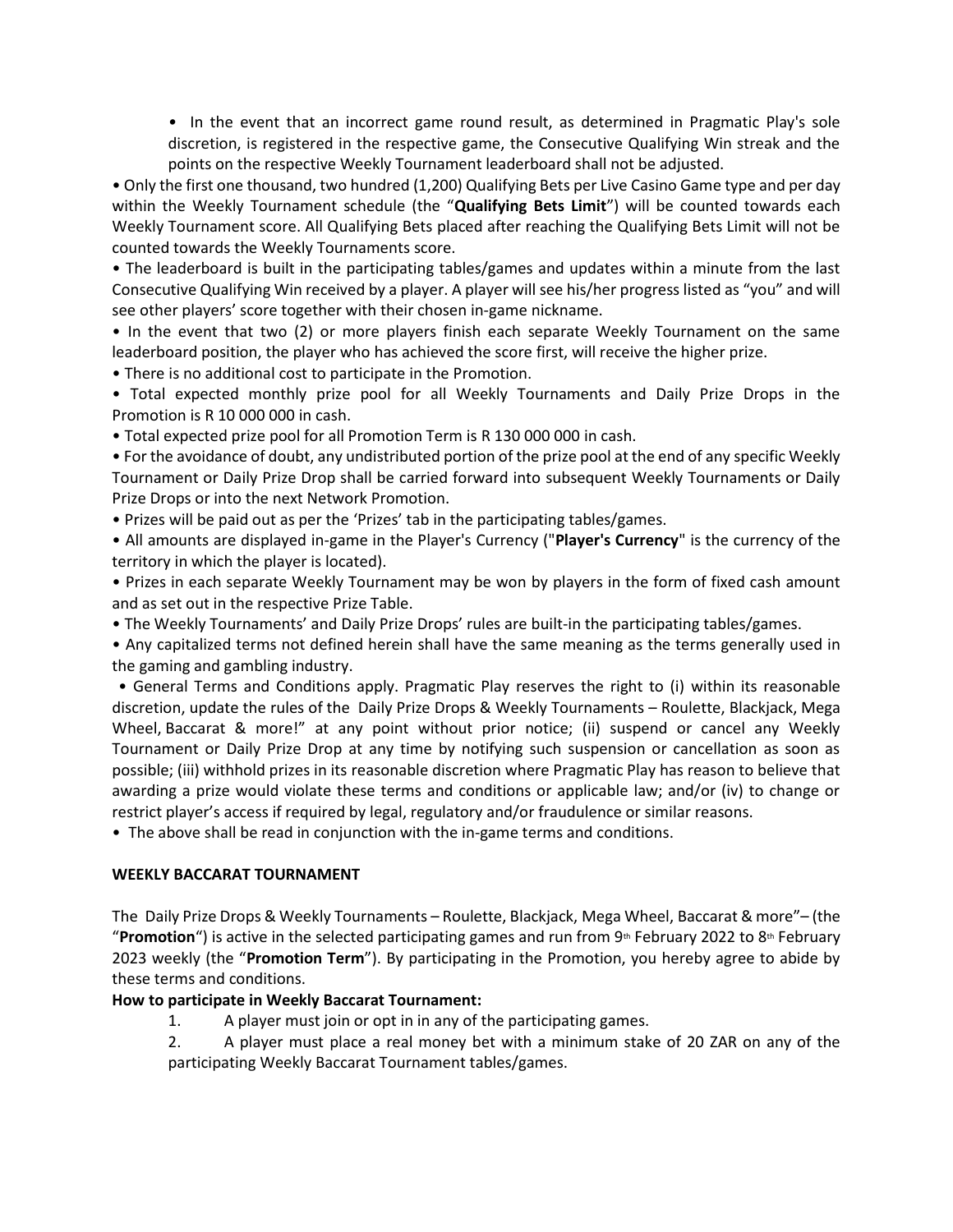3. A player must receive a minimum of two (2) Consecutive Qualifying Wins (as defined below), where each Consecutive Qualifying Win is greater than one time (1x) of the total Qualifying Bet to qualify for Weekly Baccarat Tournament.

4. A Player may increase their Weekly Baccarat Tournament score upon every additional Consecutive Qualifying Win.

5. Only Main Bets (Player, Banker and Tie) (as defined below) will be counted towards the Weekly Baccarat Tournament provided that all relevant terms and conditions are satisfied.

6. Any bets placed on Side Bets (as defined below) will not be counted towards Weekly Baccarat Tournament score.

7. The greater the total value of the points received by the player for the Consecutive Qualifying Wins, the higher the player's score would be. 

8. The prizes will be distributed to players based on the final score showed on the in-game leaderboard by the end of each Weekly Baccarat Tournament.

#### **Prize Table Weekly Baccarat Tournament**

| <b>RANK</b> | Prize     |
|-------------|-----------|
| 1           | R 100 000 |
| 2           | R 20 000  |
| $3 - 5$     | R 10 000  |
| 6 - 20      | R 4000    |
| $21 - 60$   | R 2000    |
| 61 - 100    | R 1000    |
| 101 - 150   | R 400     |
| 151 - 400   | R 200     |

#### **General terms and conditions – Weekly Baccarat Tournament:**

• Pragmatic Play's "Drops & Wins – Daily Prize Drops & Weekly Tournaments – Roulette, Blackjack, Mega Wheel, Baccarat & more!" is active in selected participating games and run from  $9<sup>th</sup>$  February 2022 to 8th February 2023 (the "**Promotion Term**", whereby each weekly tournament shall be referred to as a "**Weekly Tournament**" and each daily prize drop shall be referred to as a "**Daily Prize Drop**"; and whereby each week within the Promotion Term shall be a referred to as a "**Qualifying Week**").• Each Qualifying Week within the Promotion Term includes three (3) separate Weekly Tournaments and seven (7) separate Daily Prize Drops**,** where:

• Each separate Weekly Tournament is dedicated to a specific live casino game category – Roulette, Blackjack or Baccarat: (i) Weekly Roulette Tournament; (ii) Weekly Blackjack Tournament; (iii) Weekly Baccarat Tournament.

**•** Each separate Daily Prize Drops is available for all Live Casino Games. Exclusions may apply.

• In order to participate in any of the three (3) Weekly Tournaments and/or Daily Prize Drops of this Promotion, a player must open any of the participating tables/games and join/opt in for each Weekly Tournament and/or Daily Prize Drops separately.

• Only real money bets with a minimum stake of 20 ZAR (or the equivalent amount in available currencies) in the participating tables/games will be considered as a qualifying bet in the Weekly Baccarat Tournament ("**Qualifying Bets**").

• If the required minimum bet amount is unavailable, the next greater available bet in the participating table/game will be considered as the Qualifying bet.

• One (1) Qualifying Bet shall render a player eligible for only one (1) applicable Weekly Tournament at a time.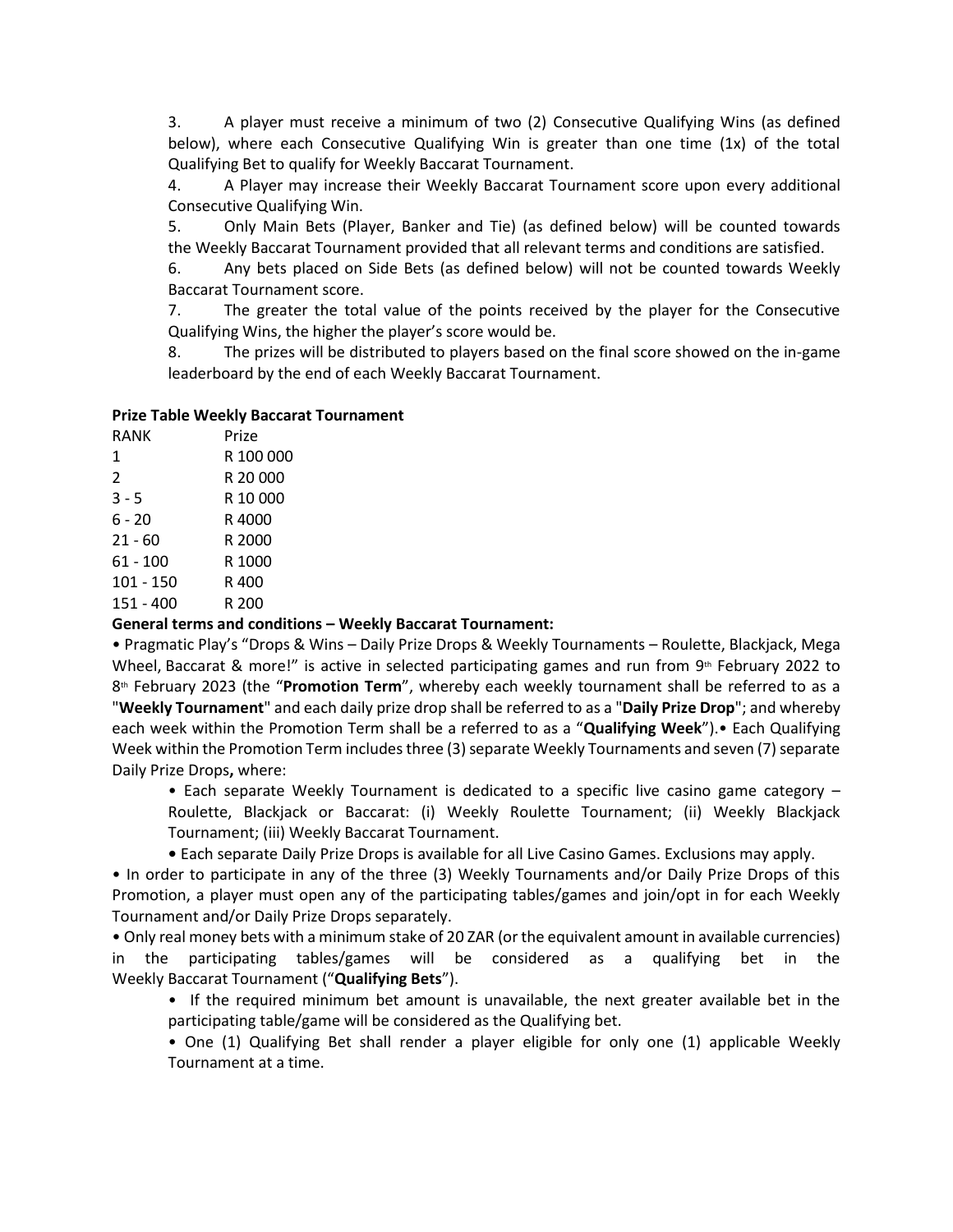• A qualifying win is an in-game win, whereby such player is awarded the win and stake of the winning bet, that is greater than 1 time (1x) of the total Qualifying Bet placed on any of the participating tables/games for the respective Weekly Baccarat Tournament ("**Qualifying Win**").

• One (1) Qualifying Win that succeeds another Qualifying Win in back-to-back games on the same table or any other table of the participating games in the same Weekly Tournament will result in two (2) consecutive Qualifying Wins (each a "**Consecutive Qualifying Win**").

• The maximum time between the first Qualifying Win and the second back-to-back Qualifying Win is limited by the Weekly Tournament schedule.

•The last Consecutive Qualifying Win that will be accounted for in a running Weekly Tournament is the Consecutive Qualifying Win received by a player at the end of the Weekly Tournament.  

• Upon lapse of the Weekly Tournament period, the Consecutive Qualifying Win streak will be set to zero (0) and start to be accounted for the next Weekly Tournament.

• A player's Consecutive Qualifying Win streak will be disrupted if the player loses on a Qualifying Bet(s) or if a player's win is less than one time (1x) of the total Qualifying Bet, in which instances, the said streak shall be set to zero (0).

• A minimum of two (2) Consecutive Qualifying Wins received after placing two (2) Qualifying Bets during a Weekly Tournament may allow a player to rank on the leaderboard of that respective Weekly Tournament.

• The leaderboard score for each separate Weekly Tournament is based on the total accumulated points that may be granted to a player for every Consecutive Qualifying Win on the participating table/games.

•The Weekly Tournament's points system is based on total accumulated points with different points distribution for each new Consecutive Qualifying Win.

| <b>Consecutive Wins</b> | Points Assigned |
|-------------------------|-----------------|
| 2                       | 1               |
| 3                       | 2               |
| 4                       | 5               |
| 5                       | 15              |
| 6                       | 50              |
| 7                       | 200             |
| 8                       | 750             |
| 9                       | 2,500           |
| 10                      | 8,000           |
| 11                      | 25,000          |
| 12                      | 50,000          |
| 13                      | 100,000         |
| 14                      | 200,000         |
| $15+$                   | 500,000         |

• Example of score calculation: *If a player receives two (2) Consecutive Qualifying Wins, the player is awarded one (1) point. If the player receives another Consecutive Qualifying Win, right after the previous Consecutive Qualifying Wins, the player is awarded a further two (2) points. Therefore, the total number of points received by the player is three (3) points.*

•  The below is a list of in-game events with respect to the Qualifying Win for Weekly Baccarat Tournament:

• Only Main Bets placed on any participating game/table, which satisfy the Qualifying Bet criteria and Consecutive Qualifying Win criteria, will be counted towards the Weekly Baccarat Tournament.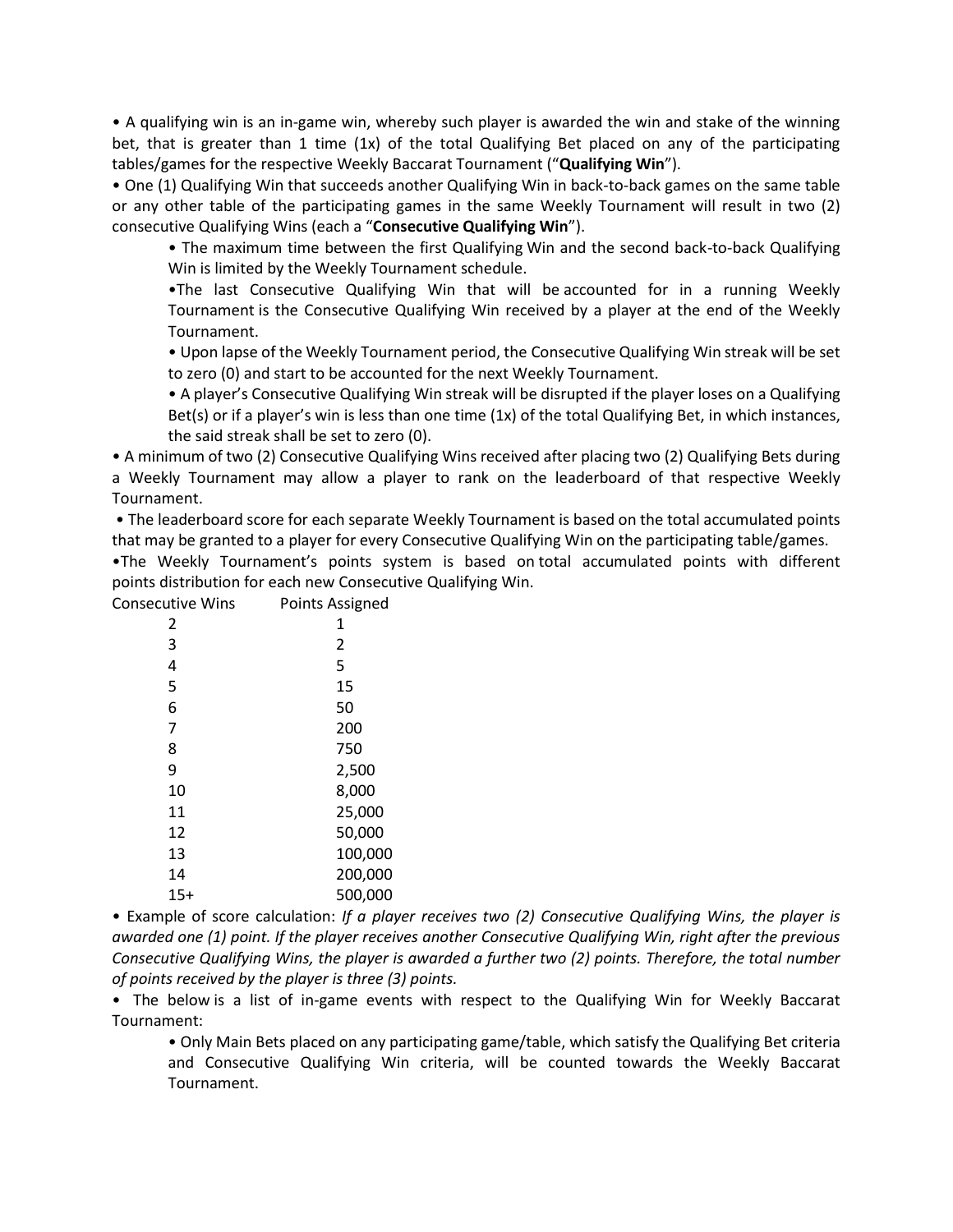• Main bets in Weekly Baccarat Tournament shall be defined as bets placed on Player, Banker and Tie ("**Main Bets**").

• If a player places multiple Qualifying Bets on one (1) participating table/game within the same game round, the total Qualifying Win must be greater than one time (1x) of the total Qualifying Bet and satisfy the Consecutive Qualifying Win criteria to be counted towards Weekly Baccarat Tournament.

• If a player places Main Bets together with Side Bets within one (1) game round, only the Main Bets which satisfy the Qualifying Bet criteria and Consecutive Qualifying Win criteria, will be counted toward the Weekly Baccarat Tournament.

• Side bets in Weekly Baccarat Tournament shall be defined as bets placed on Player Pair, Banker Pair, Perfect Pair, Either Pair, Player/Banker Bonus (Win by 9, Win by 8, Win by 7) ("**Side Bets**").

• If a player plays at multiple Baccarat participating tables at the same time, each total Qualifying Win on Main Bet(s), which is greater than one time (1x) of the total Qualifying Bet and satisfies the Consecutive Qualifying Win criteria will be counted towards the Weekly Baccarat Tournament separately per each participating table.

• If a player has a Consecutive Qualifying Win streak and places any stakes on Side Bets only, the Consecutive Qualifying Win streak shall be paused and remain at the same number and shall resume as soon as the player starts placing Main Bets, that meet Qualifying Bet requirement, once again.

• Draw is the result of a game round when a player places a bet on Player or Banker and the result of the game is Tie and where the player gets his/hers stake back ("**Draw**").

- Draw will not be considered as a win or loss for the Weekly Baccarat Tournament score.
- If a player has a Consecutive Qualifying Win streak and receives a Draw, the Consecutive Qualifying Win streak shall be paused and remain at the same number and shall resume as soon as the player starts placing Main Bets, which meet Qualifying Bet requirements, once again.
- *•* In the event that an incorrect game round result, as determined in Pragmatic Play's sole discretion, is registered in the respective game, the Consecutive Qualifying Win streak and the points on the respective Weekly Tournament leaderboard shall not be adjusted.

• Only the first one thousand, two hundred (1,200) Qualifying Bets per Live Casino Game type and per day within the Weekly Tournament schedule (the "**Qualifying Bets Limit**") will be counted towards each Weekly Tournament score. All Qualifying Bets placed after reaching the Qualifying Bets Limit will not be counted towards the Weekly Tournaments score.

• The leaderboard is built in the participating tables/games and updates within a minute from the last Consecutive Qualifying Win received by a player. A player will see his/her progress listed as "you" and will see other players' score together with their chosen in-game nickname.

• In the event that two (2) or more players finish each separate Weekly Tournament on the same leaderboard position, the player who has achieved the score first, will receive the higher prize. 

• There is no additional cost to participate in the Promotion.

• Total expected monthly prize pool for all Weekly Tournaments and Daily Prize Drops in the Promotion is R 10 000 000 in cash.

• Total expected prize pool for all Promotion Term is R 130 000 000 in cash.

• For the avoidance of doubt, any undistributed portion of the prize pool at the end of any specific Weekly Tournament or Daily Prize Drop shall be carried forward into subsequent Weekly Tournaments or Daily Prize Drops or into the next Network Promotion.

• Prizes will be paid out as per the 'Prizes' tab in the participating tables/games. 

• All amounts are displayed in-game in the Player's Currency ("**Player's Currency**" is the currency of the territory in which the player is located).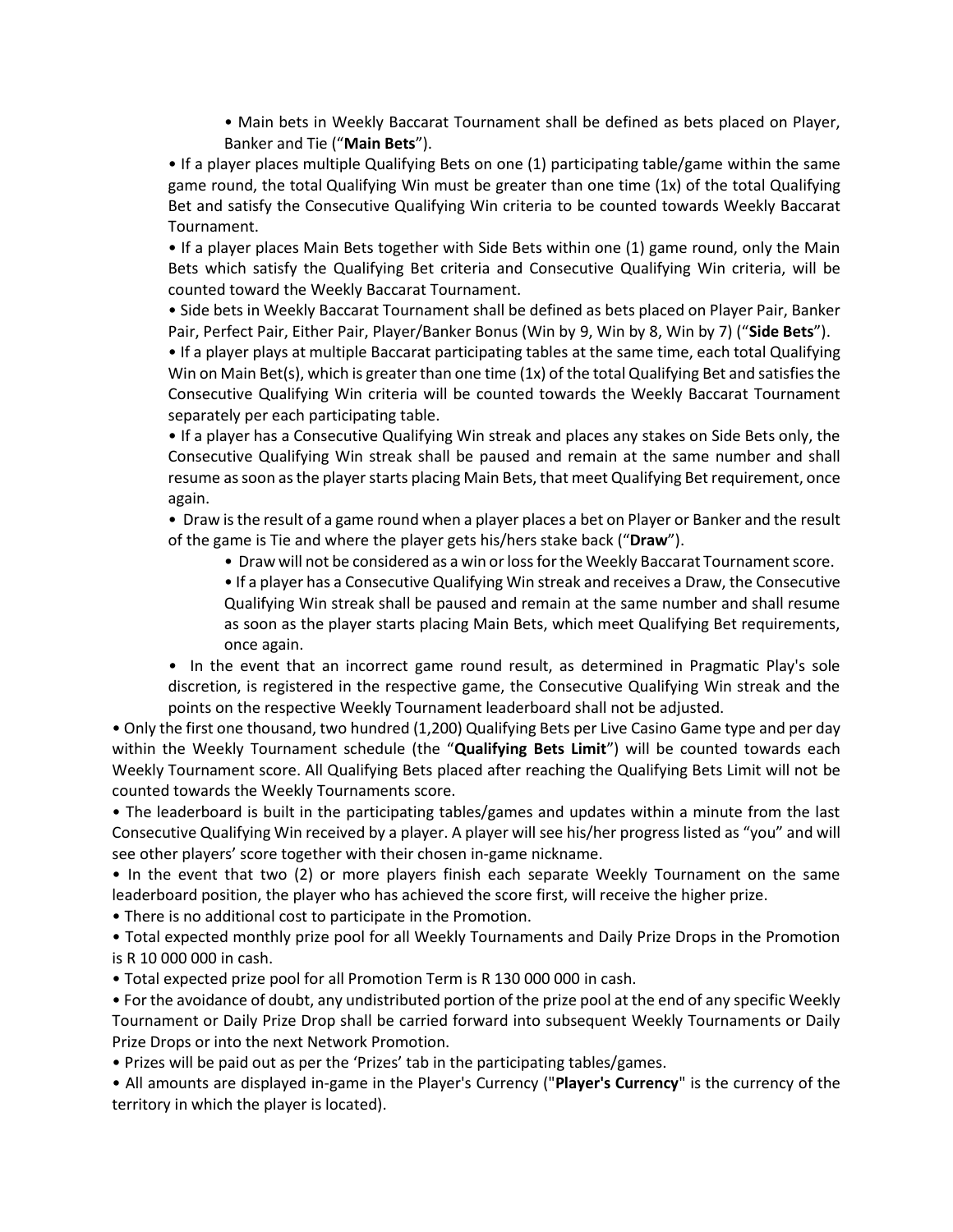• Prizes in each separate Weekly Tournament and/or Daily Prize Drops may be won by players in the form of fixed cash amount and as set out in the respective Prize Table.

• The Weekly Tournaments' and Daily Prize Drops' rules are built-in the participating tables/games. 

• Any capitalized terms not defined herein shall have the same meaning as the terms generally used in the gaming and gambling industry.

• General Terms and Conditions apply. Pragmatic Play reserves the right to (i)within its reasonable discretion, update the rules of the  Daily Prize Drops & Weekly Tournaments – Roulette, Blackjack, Mega Wheel, Baccarat & more!" at any point without prior notice; (ii) suspend or cancel any Weekly Tournament or Daily Prize Drop at any time by notifying such suspension or cancellation as soon as possible; (iii) withhold prizes in its reasonable discretion where Pragmatic Play has reason to believe that awarding a prize would violate these terms and conditions or applicable law; and/or (iv) to change or restrict player's access if required by legal, regulatory and/or fraudulence or similar reasons.

• The above shall be read in conjunction with the in-game terms and conditions.

## **DAILY PRIZE DROPS**

The Daily Prize Drops & Weekly Tournaments – Roulette, Blackjack, Mega Wheel, Baccarat & more"– (the "**Promotion**") is active in the selected participating games and run from 9<sup>th</sup> February 2022 to 8<sup>th</sup> February 2023 weekly (the "**Promotion Term**"). By participating in the Promotion, you hereby agree to abide by these terms and conditions.

## **How to participate in Daily Prize Drops:**

- 1. A player must join or opt in in any of the participating games/tables.
- 2. A player must place a real money bet with a minimum stake of 20 ZAR on any participating game(s)/tables of the Daily Prize Drop.
- 3. Any Qualifying Bet (as defined below) placed on any of the participating games may trigger one (1) random prize from the prize pool during the promotion period.

## **Prize Table Daily Prize Drops**

| Quantity | Amount   |
|----------|----------|
| 1        | R 20 000 |
| 2        | R 10 000 |
| 5        | R 2000   |
| 12       | R 1000   |
| 110      | R 400    |
| 370      | R 200    |
|          |          |

## **General terms and conditions – Daily Prize Drops**

• Pragmatic Play's  Daily Prize Drops & Weekly Tournaments – Roulette, Blackjack, Mega Wheel, Baccarat & more!" is active in selected participating games and run from  $9<sup>th</sup>$  February 2022 to  $8<sup>th</sup>$  February 2023 (the "**Promotion Term**", whereby each weekly tournament shall be referred to as a "**Weekly Tournament**" and each daily prize drop shall be referred to as a "**Daily Prize Drop**"; and whereby each week within the Promotion Term shall be a referred to as a "**Qualifying Week**").

• Each Qualifying Week within the Promotion Term includes three (3) separate Weekly Tournaments and seven (7) separate Daily Prize Drops, where:

• Each separate Weekly Tournament is dedicated to a specific live casino game category – Roulette, Blackjack or Baccarat: (i) Weekly Roulette Tournament; (ii) Weekly Blackjack Tournament; (iii) Weekly Baccarat Tournament.

• Each separate Daily Prize Drops is available for all live casino games. Exclusions may apply.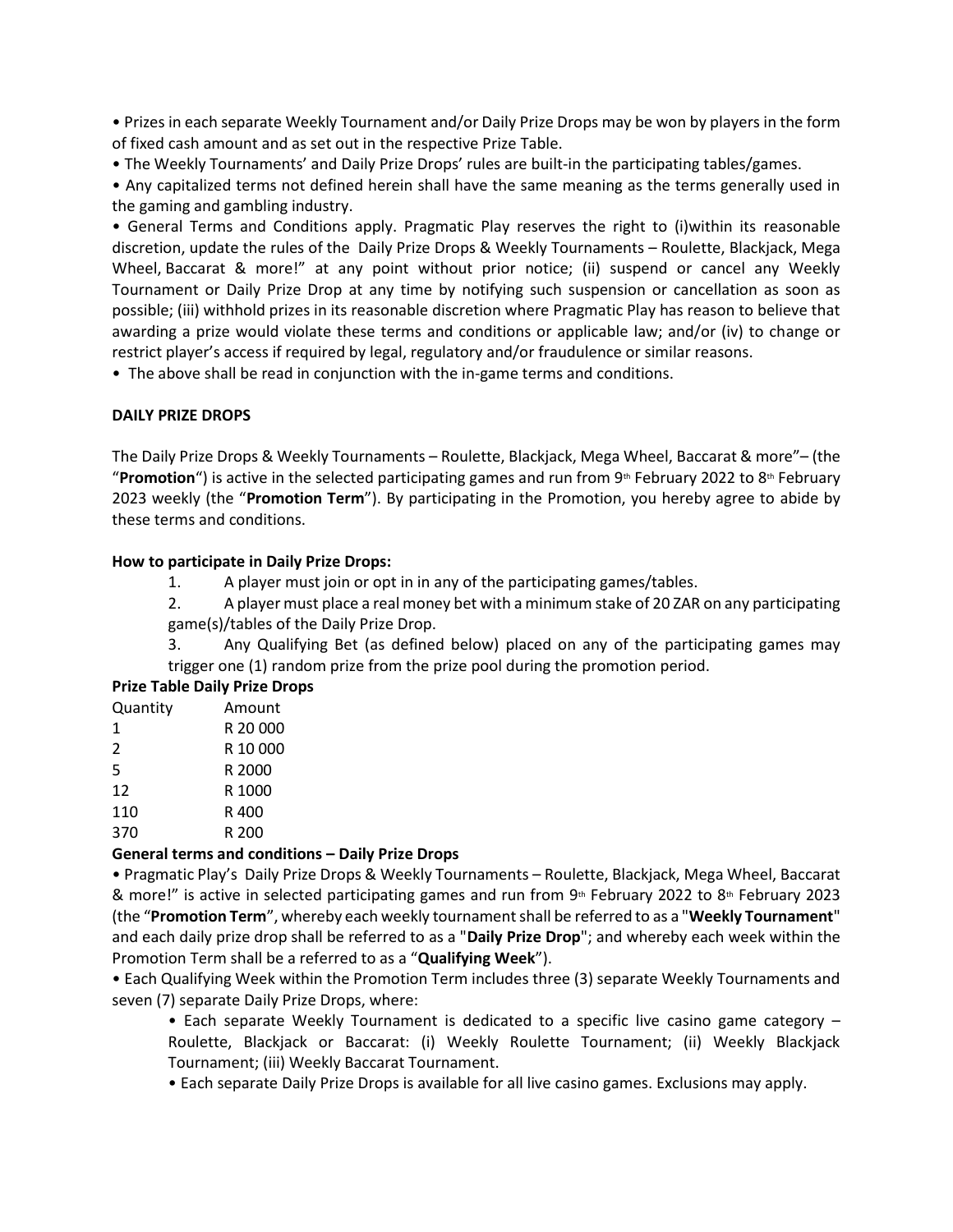• In order to participate in any of the three (3) Weekly Tournaments and/or Daily Prize Drops of this Promotion, a player must open any of the participating tables/games and join/opt in for each Weekly Tournament and/or Daily Prize Drops separately.

• Only real money bets with a minimum stake of 20 ZAR (or the equivalent amount in available currencies) in the participating tables/games will be considered as a qualifying bet in a Daily Prize Drop ("**Qualifying Bets**").

• If the required minimum bet amount is unavailable, the next greater available bet in the participating table/game will be considered as the Qualifying bet.

• One (1) Qualifying Bet may trigger one (1) prize from the prize pool during each Daily Prize Drop.

• Only the first one thousand, two hundred (1,200) Qualifying Bets per day within the Daily Prize Drop (the "**Qualifying Bets Limit**") will be counted towards as eligible for each Daily Prize Drop. All Qualifying Bets placed after reaching the Qualifying Bets Limit will not be counted towards each Daily Prize Drop.

• The Daily Prize Drop rules and prize tables are built in the participating games/tables. The prize table updates in real time showing, the current standings as well as the number of prizes left.

• Prizes will be paid out as per the 'Prizes' tab, found in each of the participating games/tables.

• Prizes are paid out to players as a fixed amount.

• A player may win multiple Daily Prize Drops each Daily Prize Drop Day.

• The Daily Prize Drop will end daily upon the earlier of: (i) 18:59 CEST/CET; or (ii) when there are no more prizes left.

• There is no additional cost to participate in the Promotion.

• Total expected monthly prize pool for all Weekly Tournaments and Daily Prize Drops in the Promotion is R 10 000 000 in cash.

• Total expected prize pool for all Promotion Term is R 130 000 000 in cash.

• For the avoidance of doubt, any undistributed portion of the prize pool at the end of any specific Weekly Tournament or Daily Prize Drop shall be carried forward into subsequent Weekly Tournaments or Daily Prize Drops or into the next Network Promotion.

• All amounts are displayed in-game in the Player's Currency ("**Player's Currency**" is the currency of the territory in which the player is located). 

• Any capitalized terms not defined herein shall have the same meaning as the terms generally used in the gaming and gambling industry.

• General Terms and Conditions apply. Pragmatic Play reserves the right to (i)within its reasonable discretion, update the rules of the  Daily Prize Drops & Weekly Tournaments – Roulette, Blackjack, Mega Wheel, Baccarat & more!" at any point without prior notice; (ii) suspend or cancel any Weekly Tournament or Daily Prize Drop at any time by notifying such suspension or cancellation as soon as possible; (iii) withhold prizes in its reasonable discretion where Pragmatic Play has reason to believe that awarding a prize would violate these terms and conditions or applicable law; and/or (iv) to change or restrict player's access if required by legal, regulatory and/or fraudulence or similar reasons.

• The above shall be read in conjunction with the in-game terms and conditions.

NETWORK PROMOTION TERM – WEEKS 1-4 WEEKS 1-4: PARTICIPATING GAMES Weekly Roulette Tournament: Auto-Roulette 1 (ID – 225), Roulette 2 (ID – 201), Roulette 3 – Macao (ID – 206), Roulette 4 – Russian (ID – 221), Roulette 5 -German (ID – 222), Roulette 6 – Turkish (ID – 224), Roulette 7 – Italian (ID – 223), Speed Roulette 1 (ID – 203), Roulette 1 – Azure (ID – 227), Mega Roulette (ID – 204), Roulette 8 – Indian (ID – 229), Roulette 9 – The Club (ID – 545), Roulette 10 – Ruby ( ID – 230) plus dedicated tables Weekly Blackjack Tournament: Blackjack 11 (ID – 301), Blackjack 12 (ID – 302), Blackjack 14 (ID – 303), Blackjack 15 (ID – 304), Blackjack 16 (ID – 305), Blackjack 3 – Azure (ID – 511), Blackjack 6 – Azure (ID – 512), Blackjack 7 – Azure (ID – 513), Blackjack 4 – Azure (ID – 514), Blackjack 1 – Azure (ID – 515),